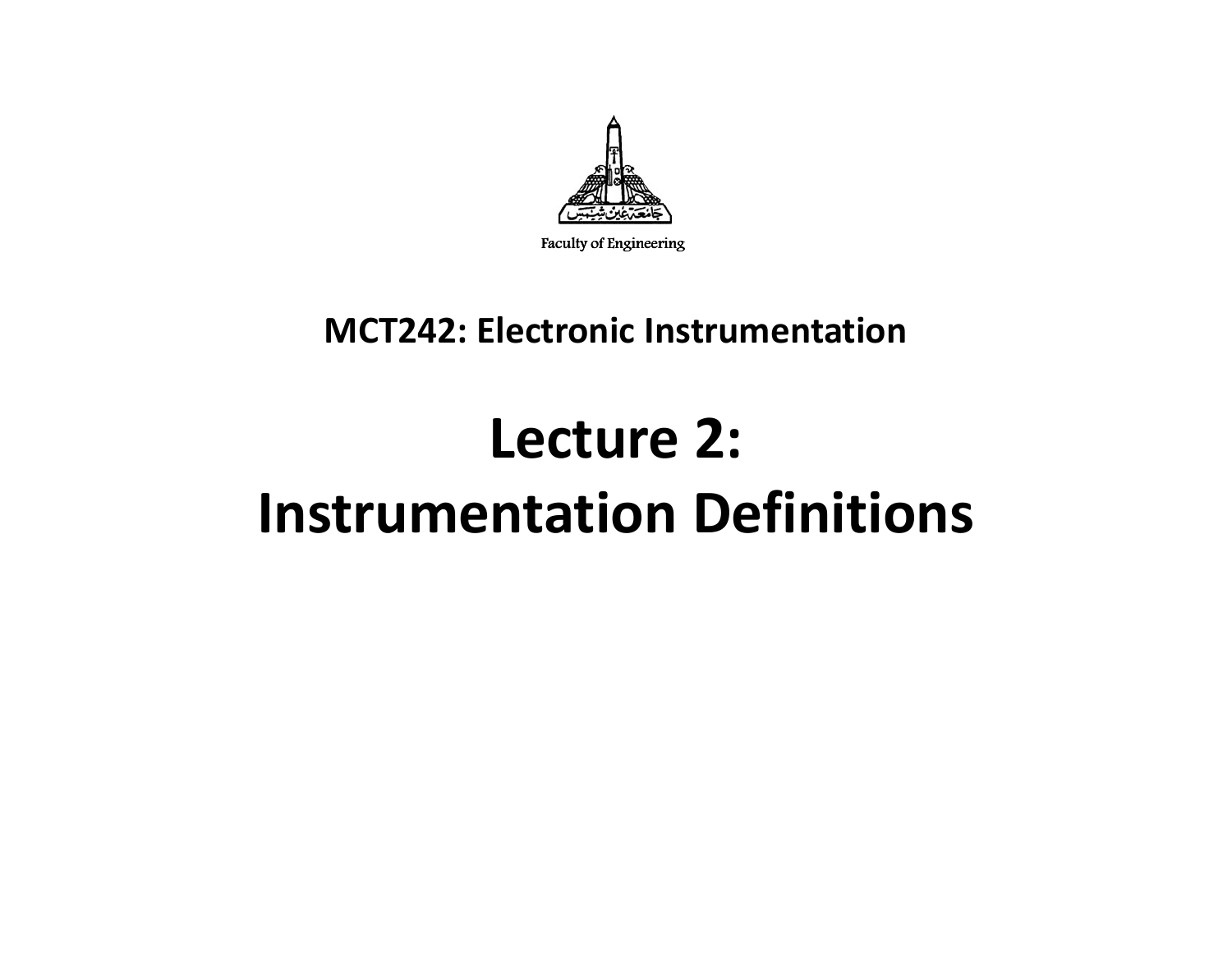# **Overview**

- Measurement Error
- Accuracy
- Precision and Mean
- Resolution
- $\bullet$ Mean
- Variance and Standard deviation
- Finesse
- Sensitivity
- $\bullet$ Range
- Offset (bias) and scale factor shift
- $\bullet$ Linearity and Linear Regression
- Hysteresis
- Response Time  $\bullet$
- Real Time
- Gain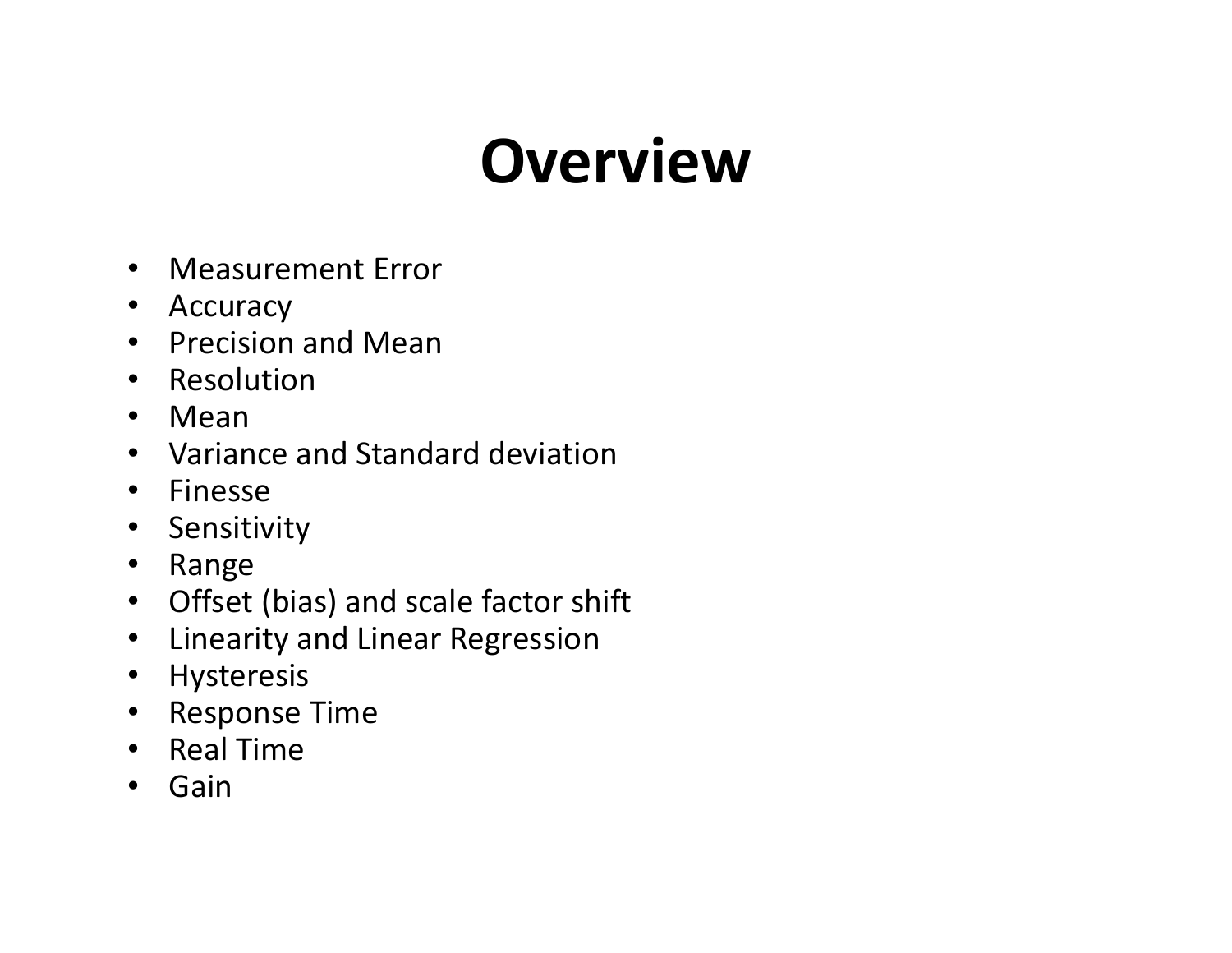### **Measurement Error Definition**

• Error defined as

$$
\mathcal{E}_n = \mathcal{X}_n - \mathcal{Y}_n
$$

• Where error in the n<sup>th</sup> measurement is defined as the difference between Y , the actual, true, defined or calculated value of the Quantity under Measurement and X is themeasurement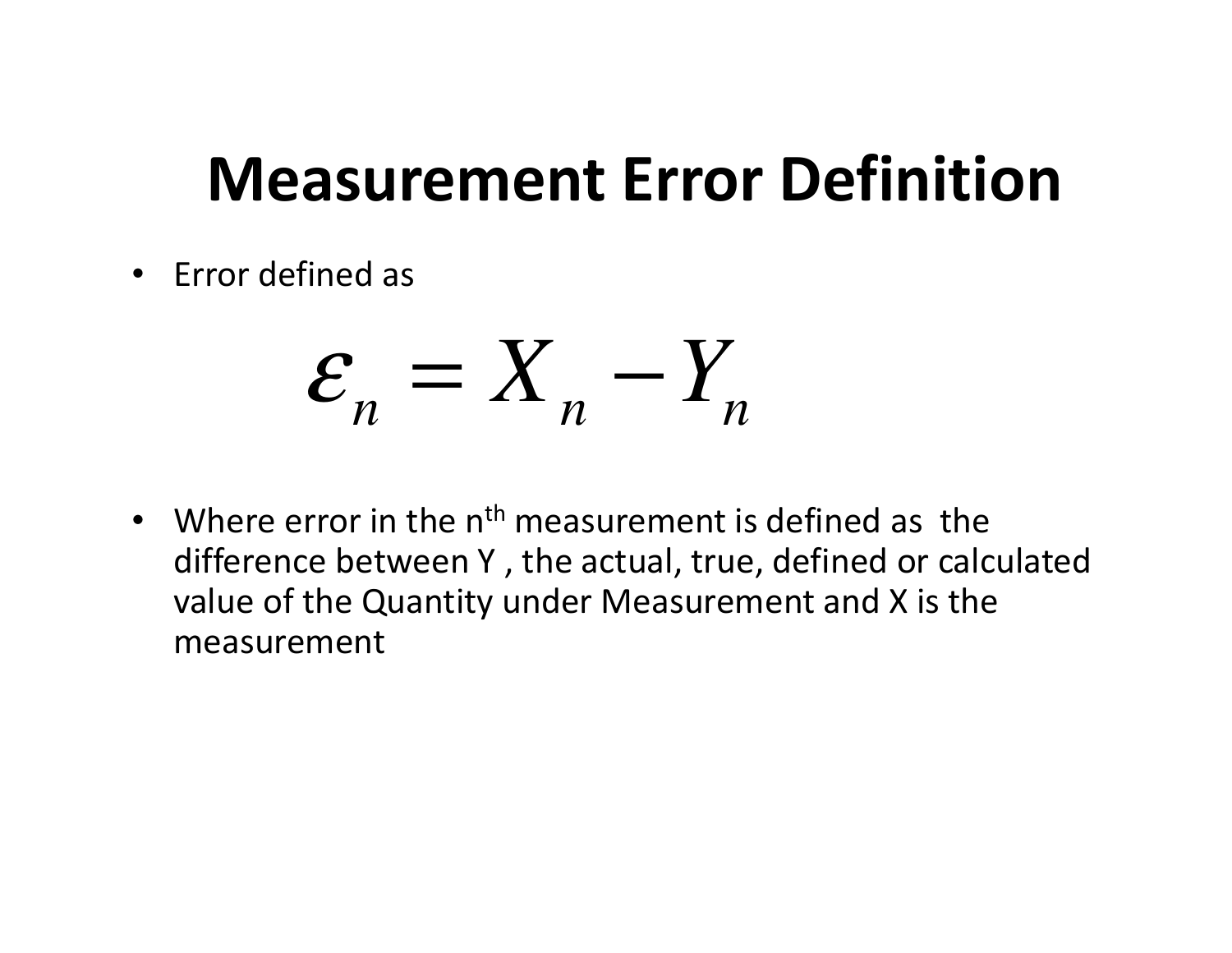• The accuracy A of the  $n<sup>th</sup>$  measurement is defined as

$$
\text{Accuracy A of the nth measurement is de}
$$
\n
$$
A_n \equiv 1 - \left| \frac{Y_n - X_n}{Y_n} \right|
$$

- Percent Accuracy = 100 x A
- A measurement is more accurate if it is closer to what is •defined as the "truth" as compared to a reference standard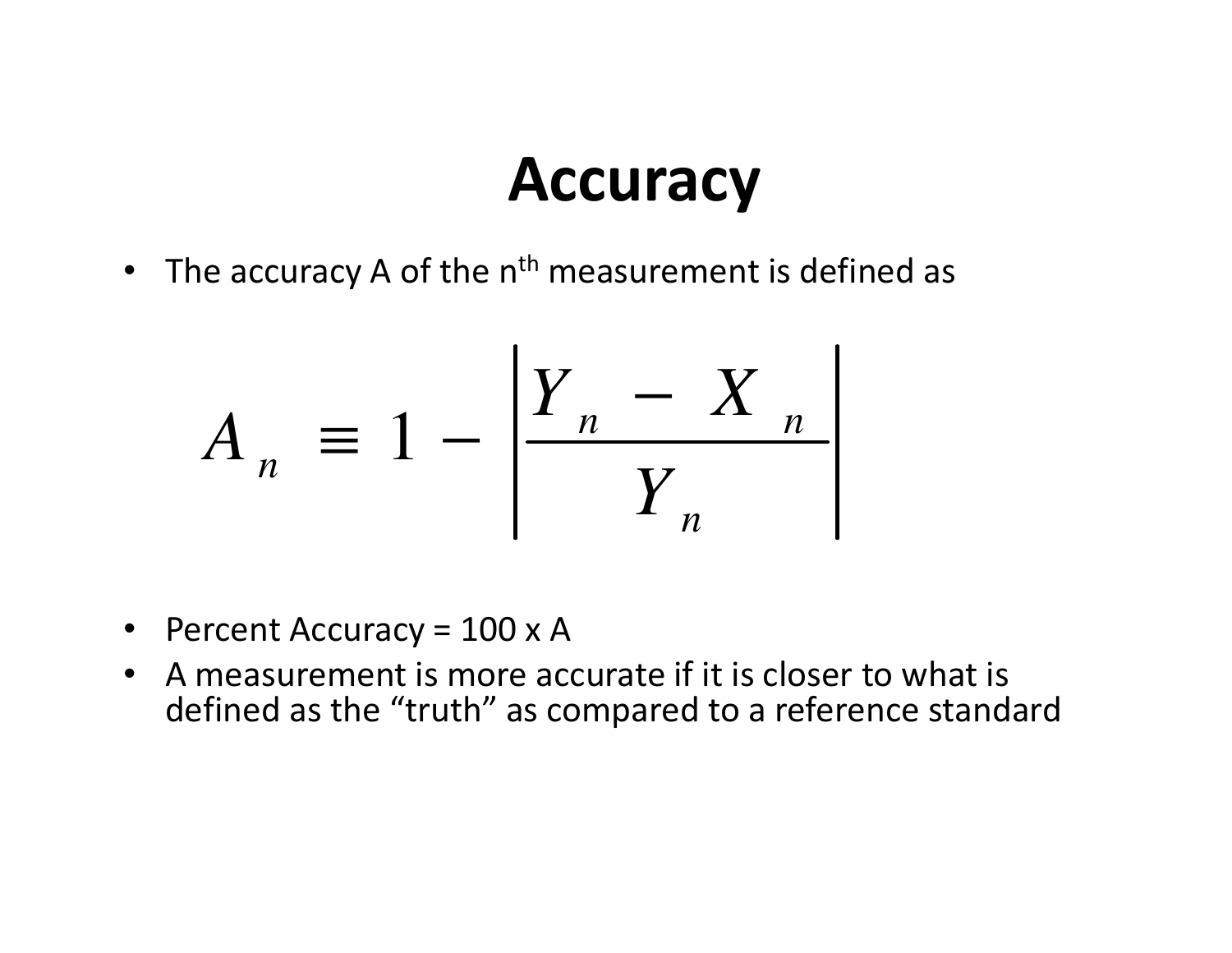#### **Precision & Mean**

• Precision of the nth measurement is defined as

$$
P_n \equiv 1 - \left| \frac{X_n - \overline{X}}{\overline{X}} \right|
$$
  
where  

$$
\overline{X} \equiv \frac{1}{N} \sum_{n=1}^{N} X_n
$$

*where*

$$
\overline{X} = \frac{1}{N} \sum_{n=1}^{N} X_n
$$

N is the total number of samples and Xbar is the MEANPrecision is a measure of the reproducibility of the measurement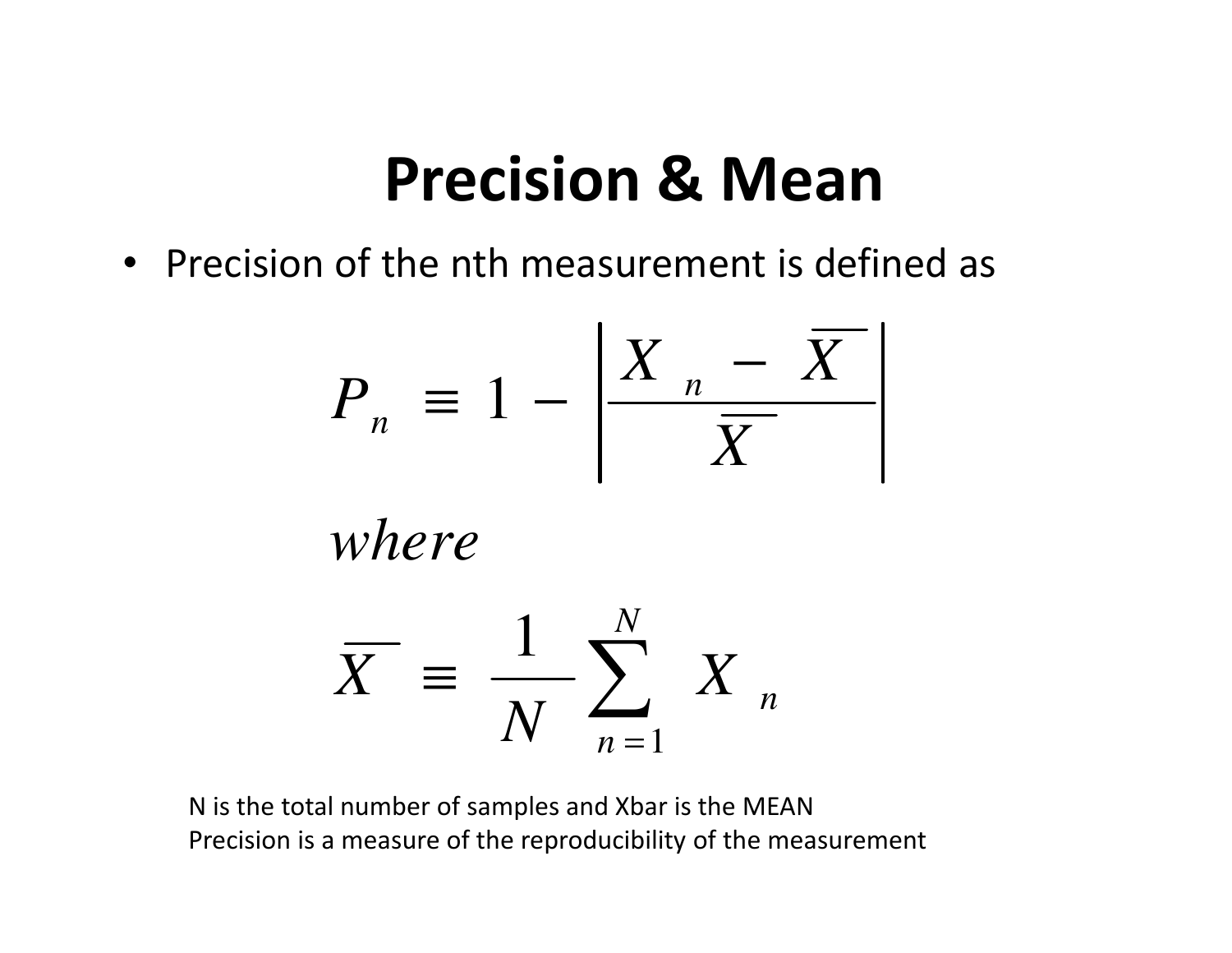### **Accuracy & Precision**



Low precision

High precision

Low precision

High precision

**From www.ni.com Measurement Fundamentals, Sampling Quality**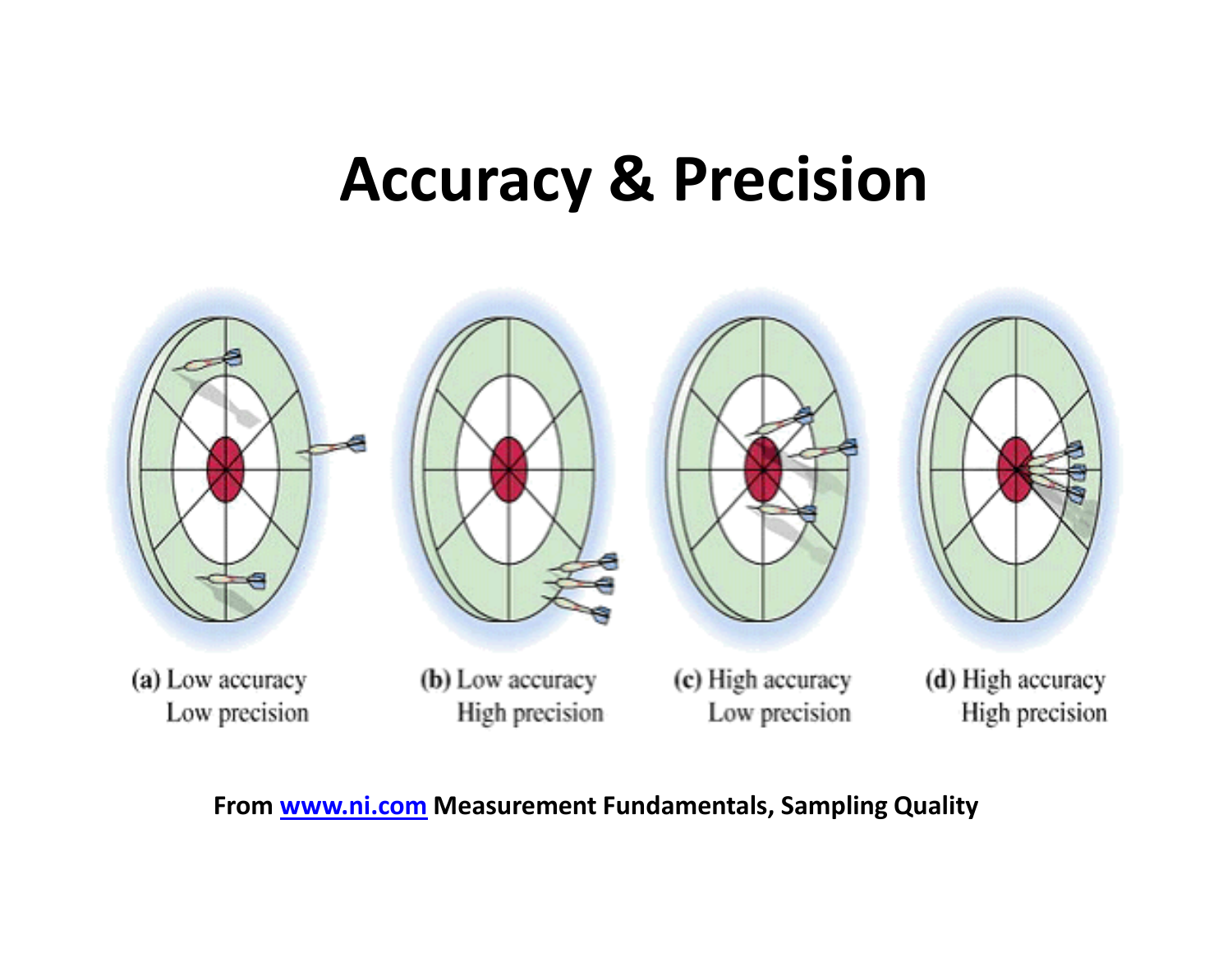# **Resolution**

- Resolution is defined as the smallest unit of the quantity under measurement that can be detected
- Example : if a measurement is taken of a quantity under measurement that can vary between 0 and 5 volts and it is converted into one of 4095 binary values (steps) then the resolution is
- $\bullet$  = 5 volts/4095 steps = .00122 volts per step

•• A converter of n bits has 2<sup>n</sup> −1 **steps**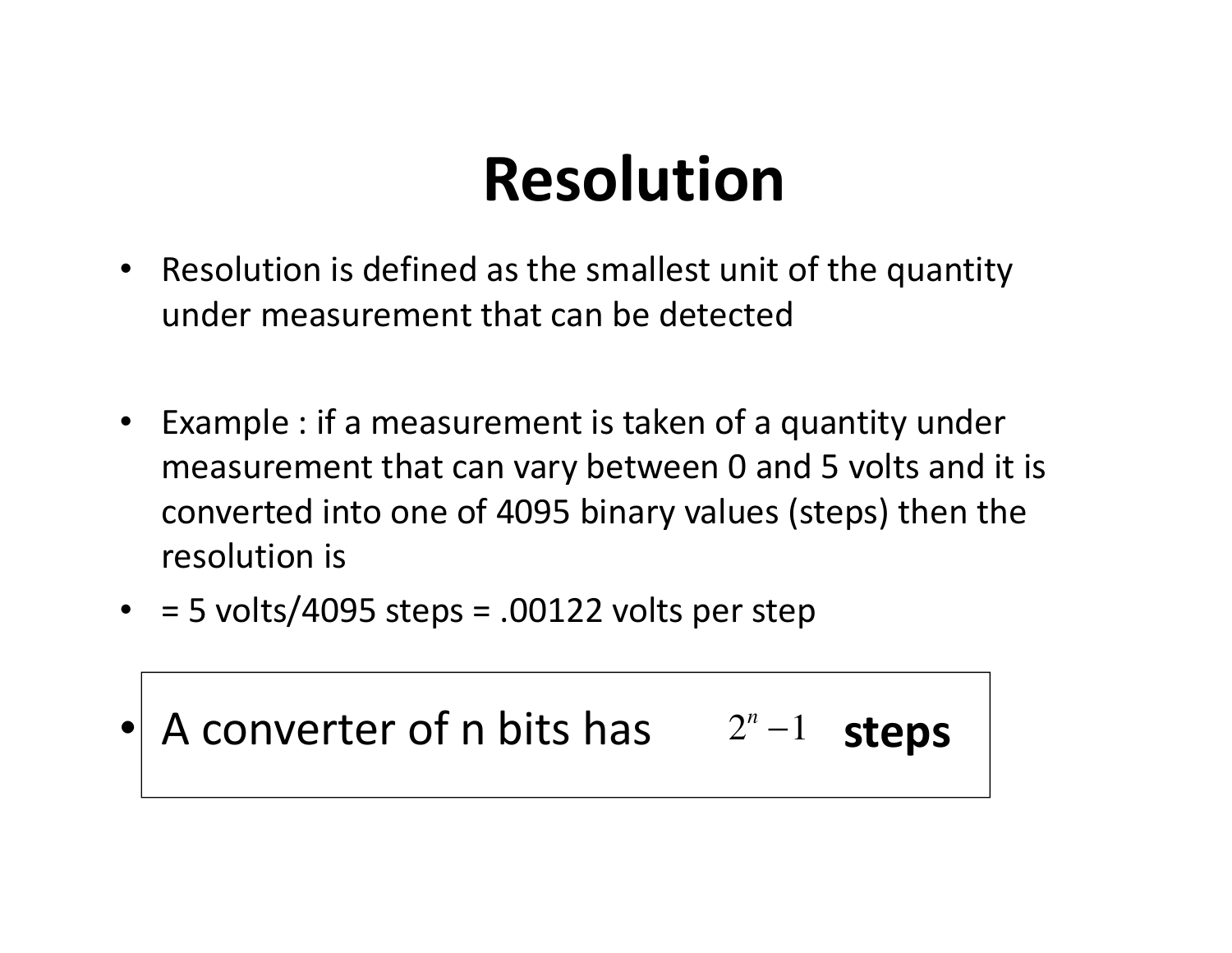#### **Variance of a Population**



The **standard deviation** is the square root of the variance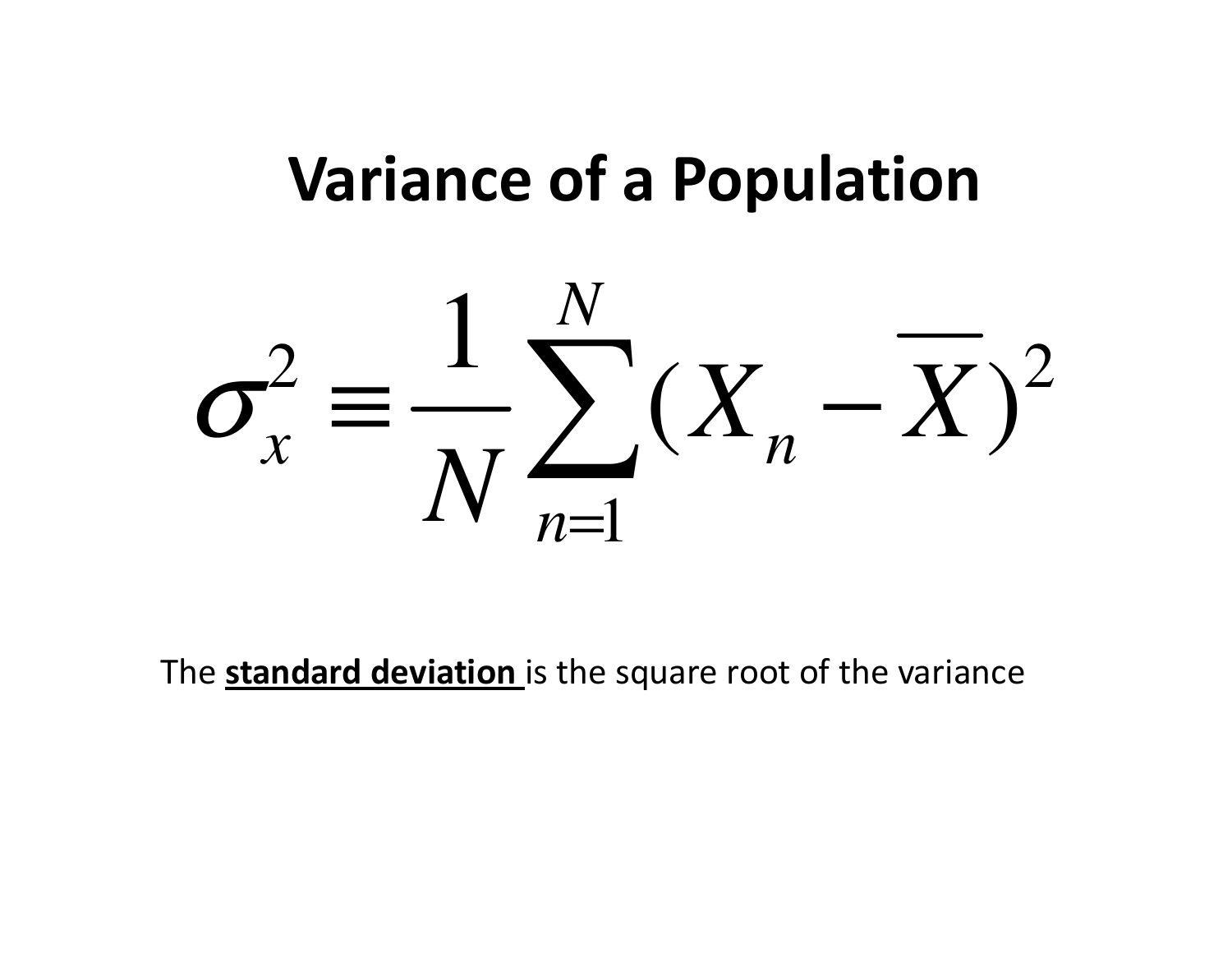# **Standard Deviation**

 $\bullet$ The standard deviation of a population is defined as

$$
S_N \equiv \sqrt{\frac{1}{N} \sum_{n=1}^{N} (X_n - \overline{X})^2}
$$

$$
\sigma_x = S_N
$$

This is the equation to use if you have 100 percent sampled the entire population

 $\bullet$ The standard deviation of a sample is defined as

•

$$
S_N \equiv \sqrt{\frac{1}{N-1} \sum_{n=1}^{N} (X_n - \overline{X})^2}
$$

$$
\sigma_x = S_N
$$

This is the equation to use if you are dealing with a sample of the population and<br>trying to estimate the entire population's characteristics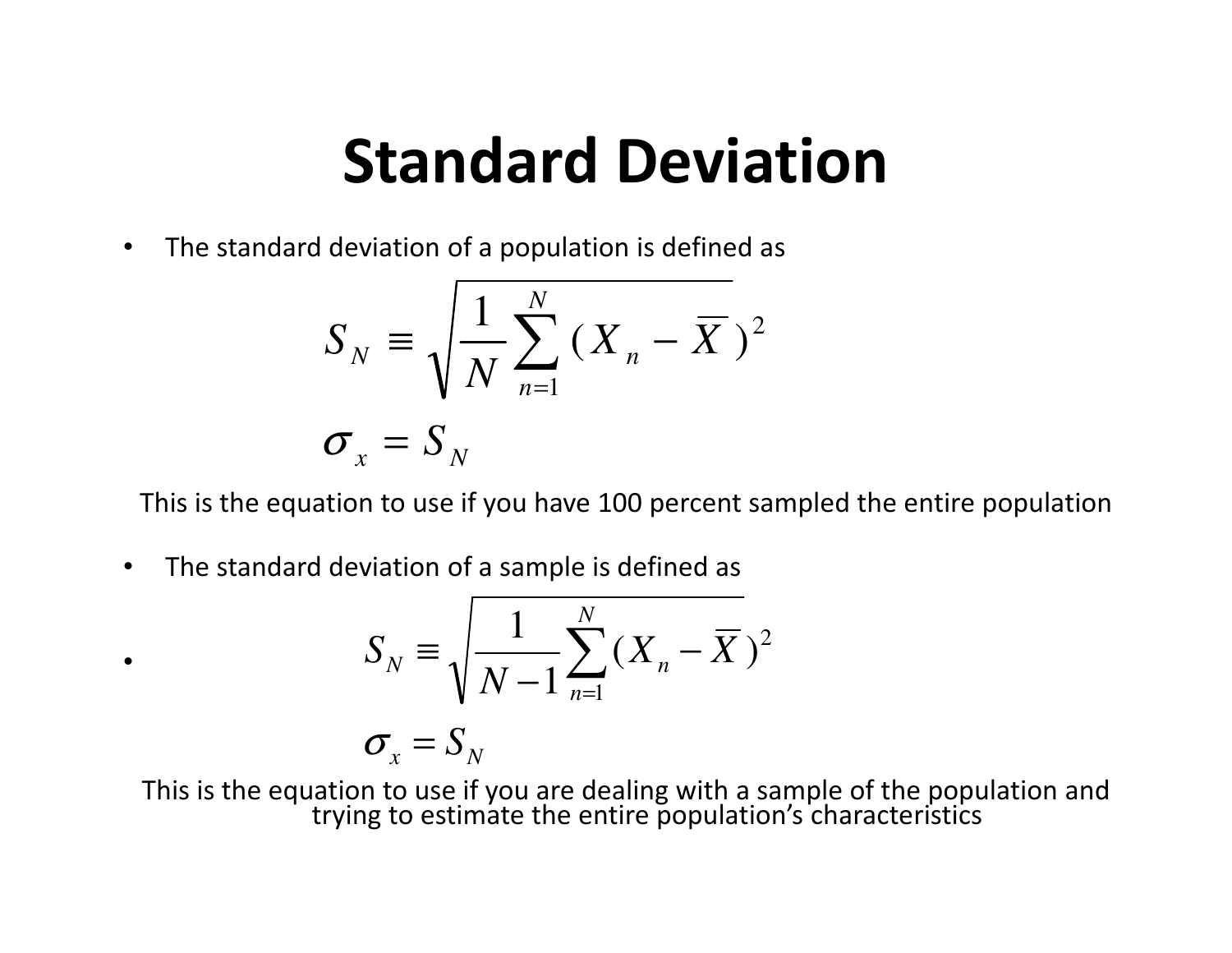

From "Statistics For Dummies"by Deborah Rumsey"

Caution – these probabilities are for normal distributions only. Not all data fits a normal distribution. It may be log-normal, exponential, etc…which have different interpretations.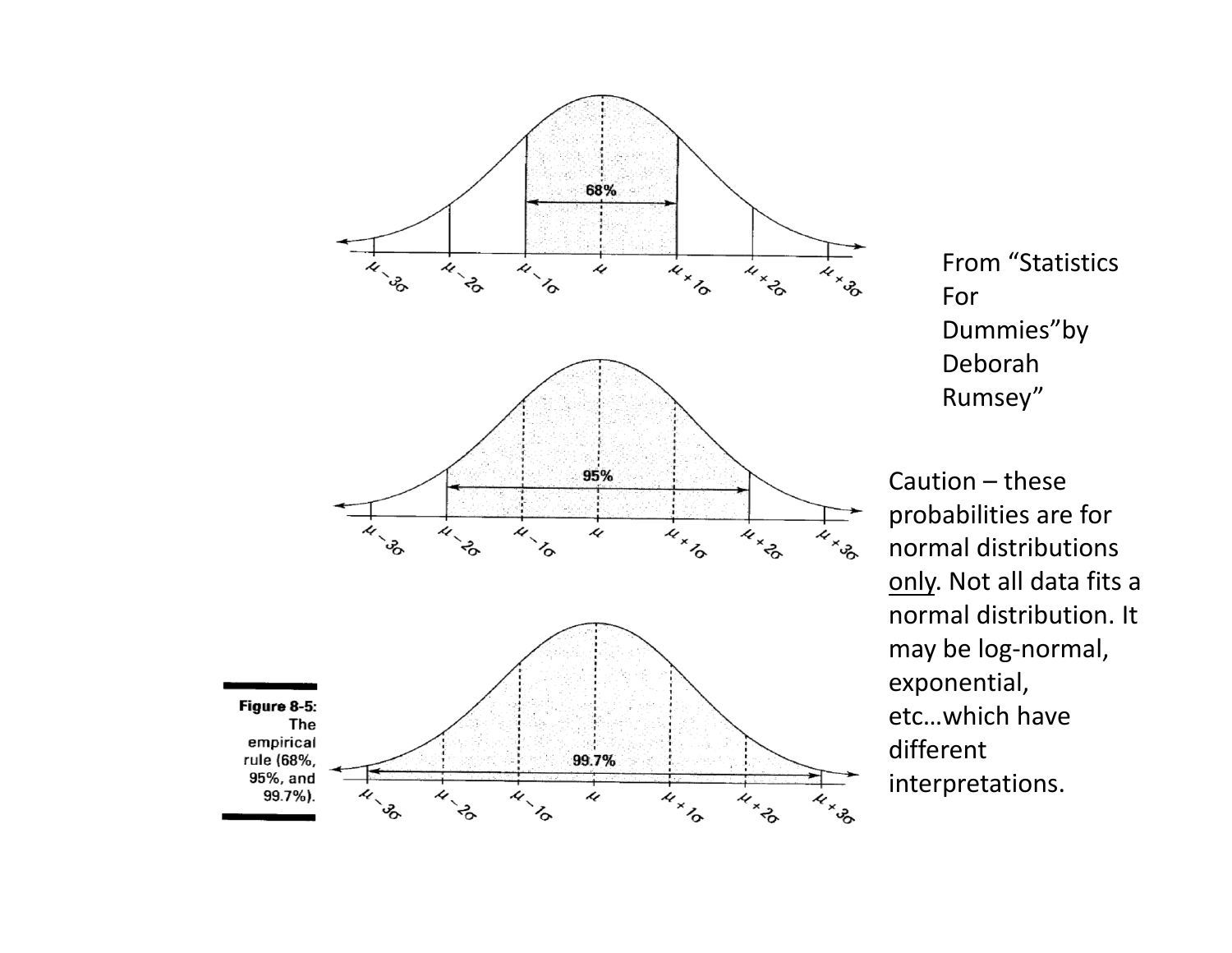#### **Standard Deviations In A Normal Distribution**

The probability of a value being between mean plus 3 sigma and mean minus 3 sigma in a normal distribution is 99.6%



Note  $-$  This is two sided  $-$  can vary the same on either side of the mean – not all populations of data are two sided

Source: Wikipedia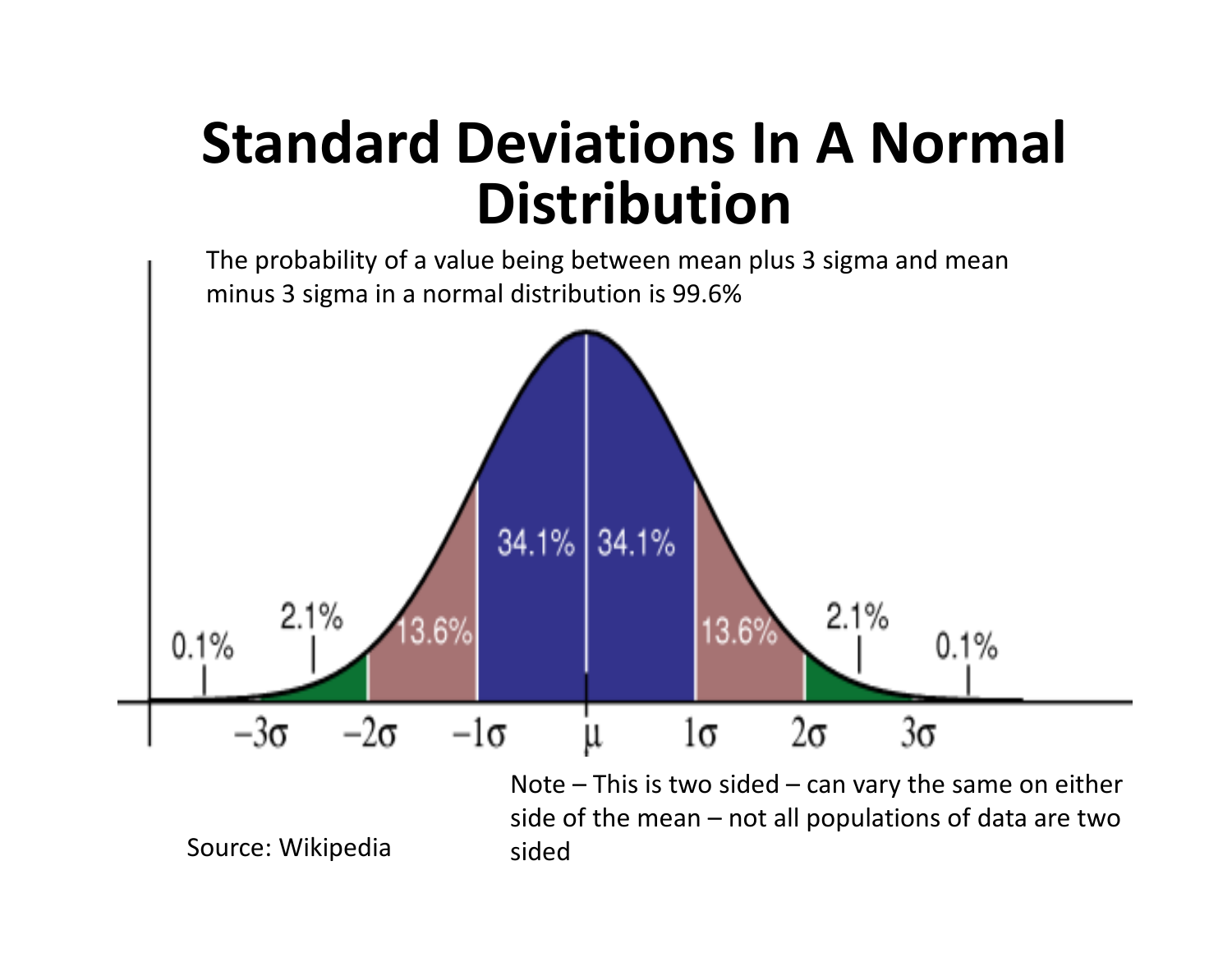#### **Finesse**

- The degree to which a quantity under measurement isinfluenced by the measurement process
- For example a thermistor or RTD can heat to something being measured at the same time it is measuring it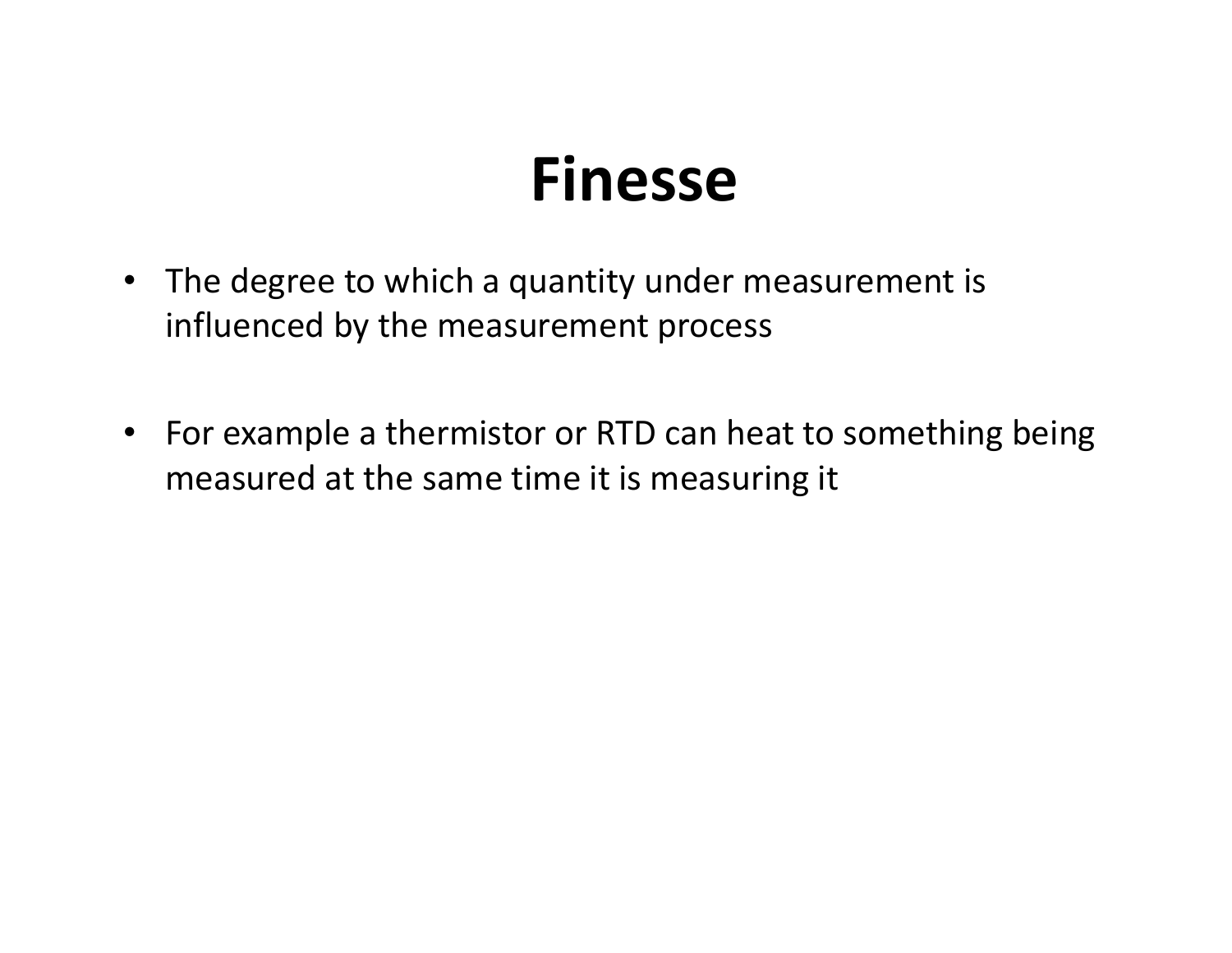# **Sensitivity**

- The sensitivity of the sensor is defined as the slope of the output characteristic curve or, more generally, the *minimum input of physical parameter that will create a detectable output change.*
- In some sensors, the sensitivity is defined as the input parameter change required to produce a standardizedoutput change.
- In others, it is defined as an output voltage change for a given change in input parameter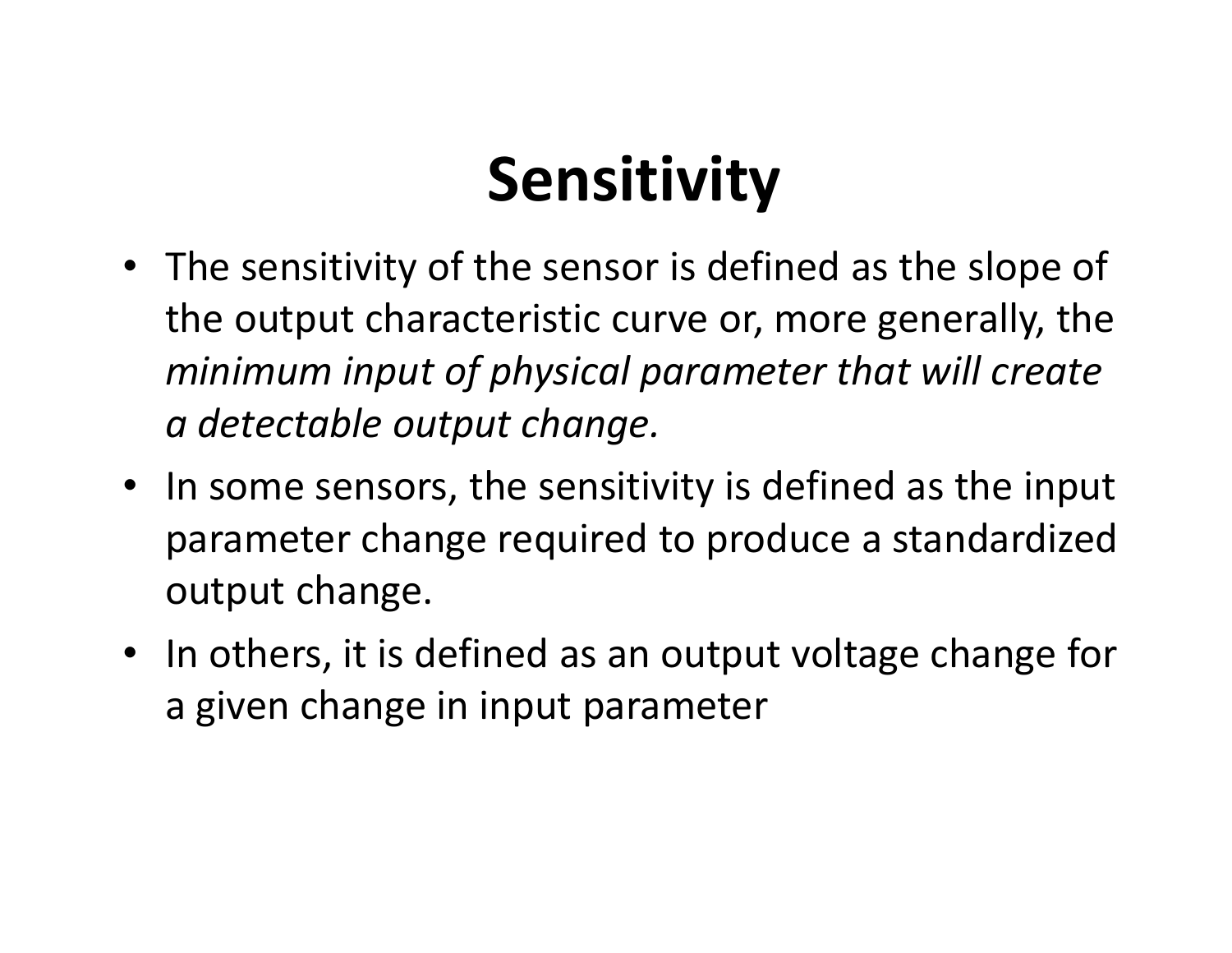## **Range**

• The range of the sensor is the maximum and minimum values of applied parameter that can be measured.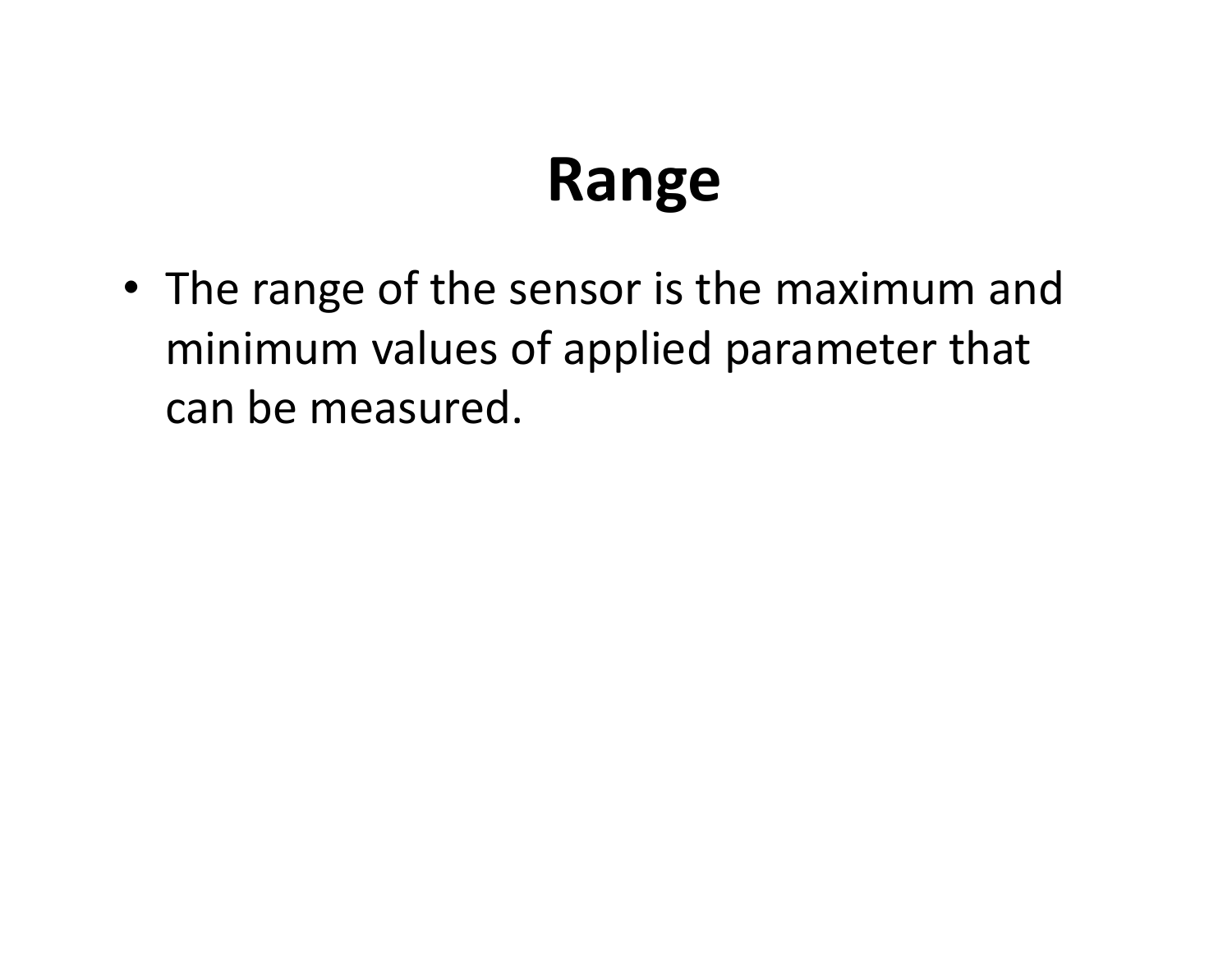# **Offset (Bias) and Scale Factor**

- The offset error of a transducer is defined as the output that will exist when it should be zero
- Alternatively, the difference between the actual output value and the specified output value under some particular set of conditions
- Offset is a linear error
- $\bullet$ If a line is  $y = mx + b$ , an offset is an error in the b term
- A scale factor error is an error in the slope
	- – $-$  An error in the m term
	- $\Lambda$  change in scale tact  $-$  A change in scale factor can also be viewed as a change in sensitivity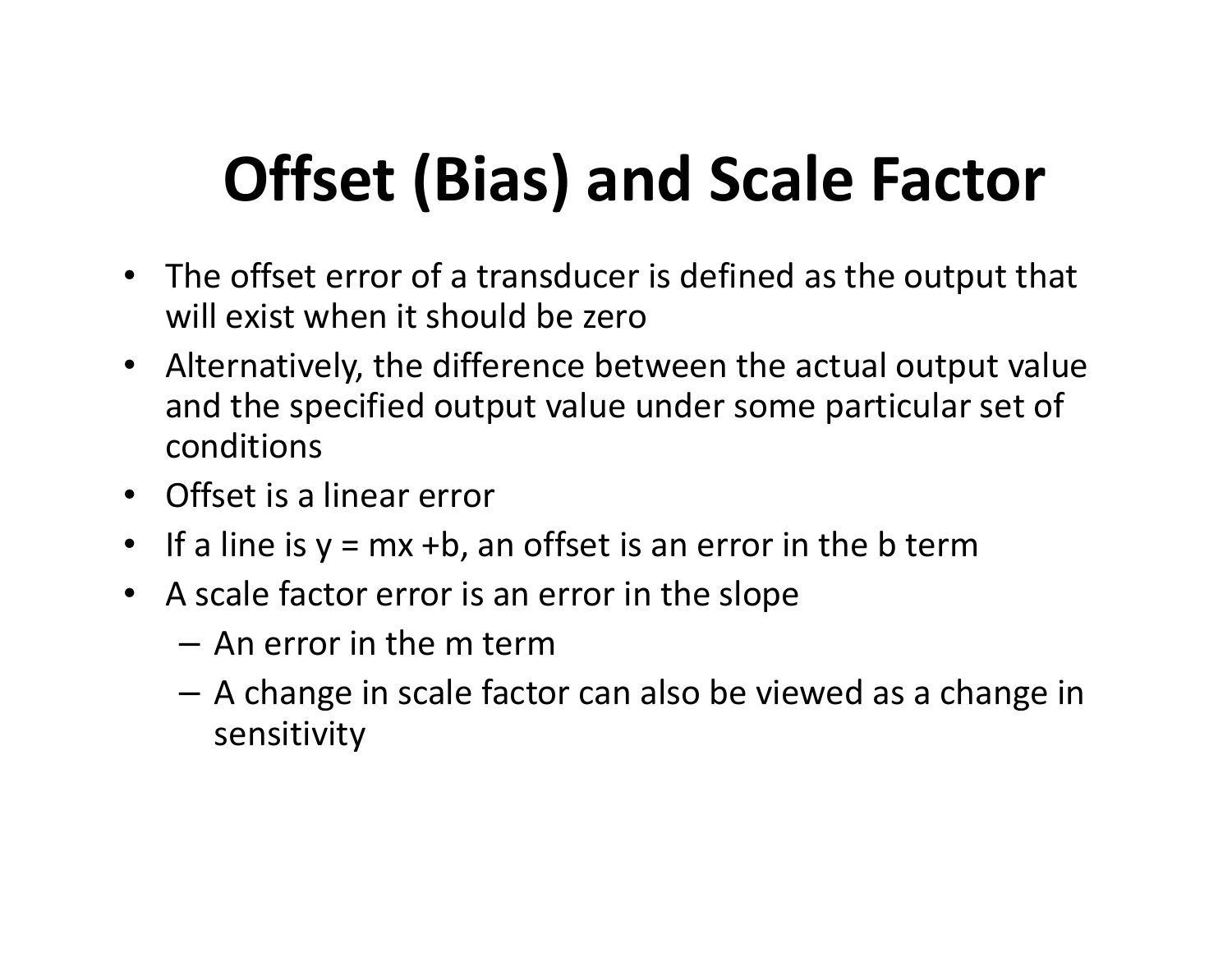

From LabVIEW Data Acquisition Basics Manual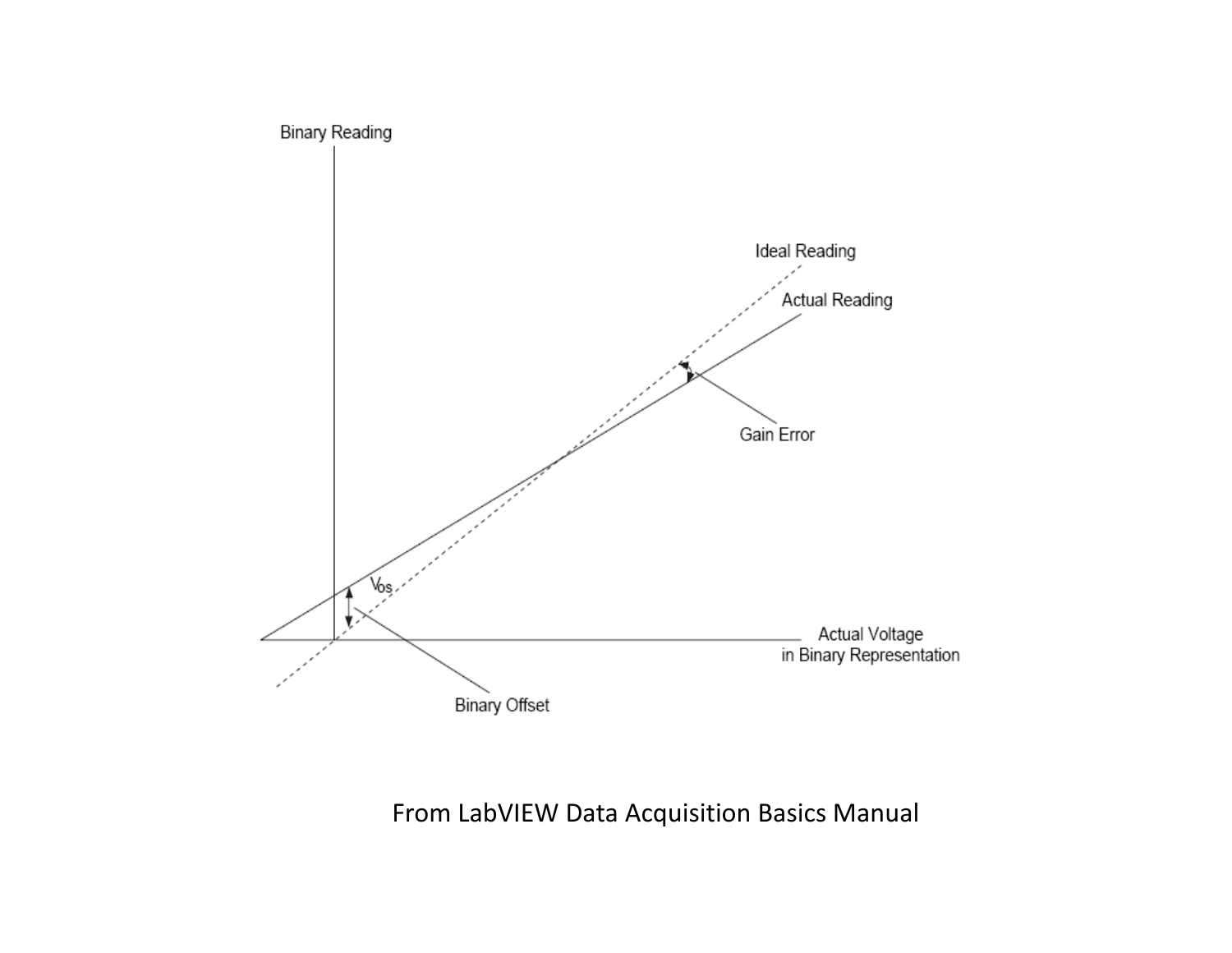# **Linearity**



- The linearity of the transducer is an expression of the extent to which the actual measured curve of a sensor departs from the ideal curve.
- Figure 3 shows a somewhat exaggerated relationship between the ideal, or least squares fit, line and the actual measured or *calibration* line
- *(Note* in most cases, the static curve is used to determine linearity, and this may deviate somewhat from a dynamic linearity)

Diagram from Sensor Terminology" from <u>www.ni.com</u> Measurement Fundamentals.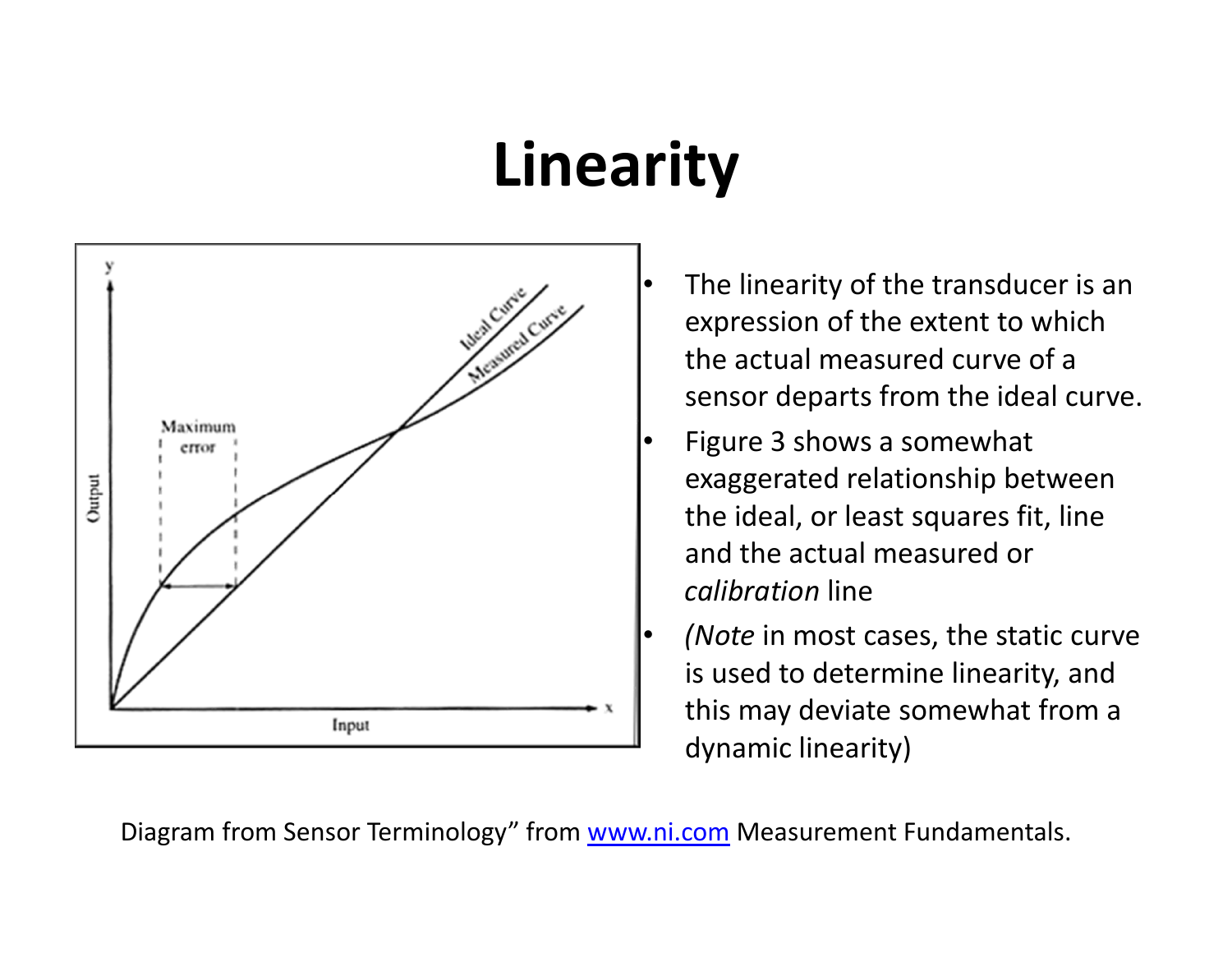# **Hysteresis**

- • A transducer should be capable of following the changes of the input parameter regardless of which direction the change is made;
- • Hysteresis is the measure of this property.
- • Figure 4 shows a typical hysteresis curve.
- • Note that it matters from which *direction* the change is made.
- • Approaching a fixed input value (point B in Figure 4) from a higher value (point P) will result in a different indication than approaching the same value from a lesser value (point Q or zero).

from www.ni.com Measurement<br>Eundementels Fundamentals.

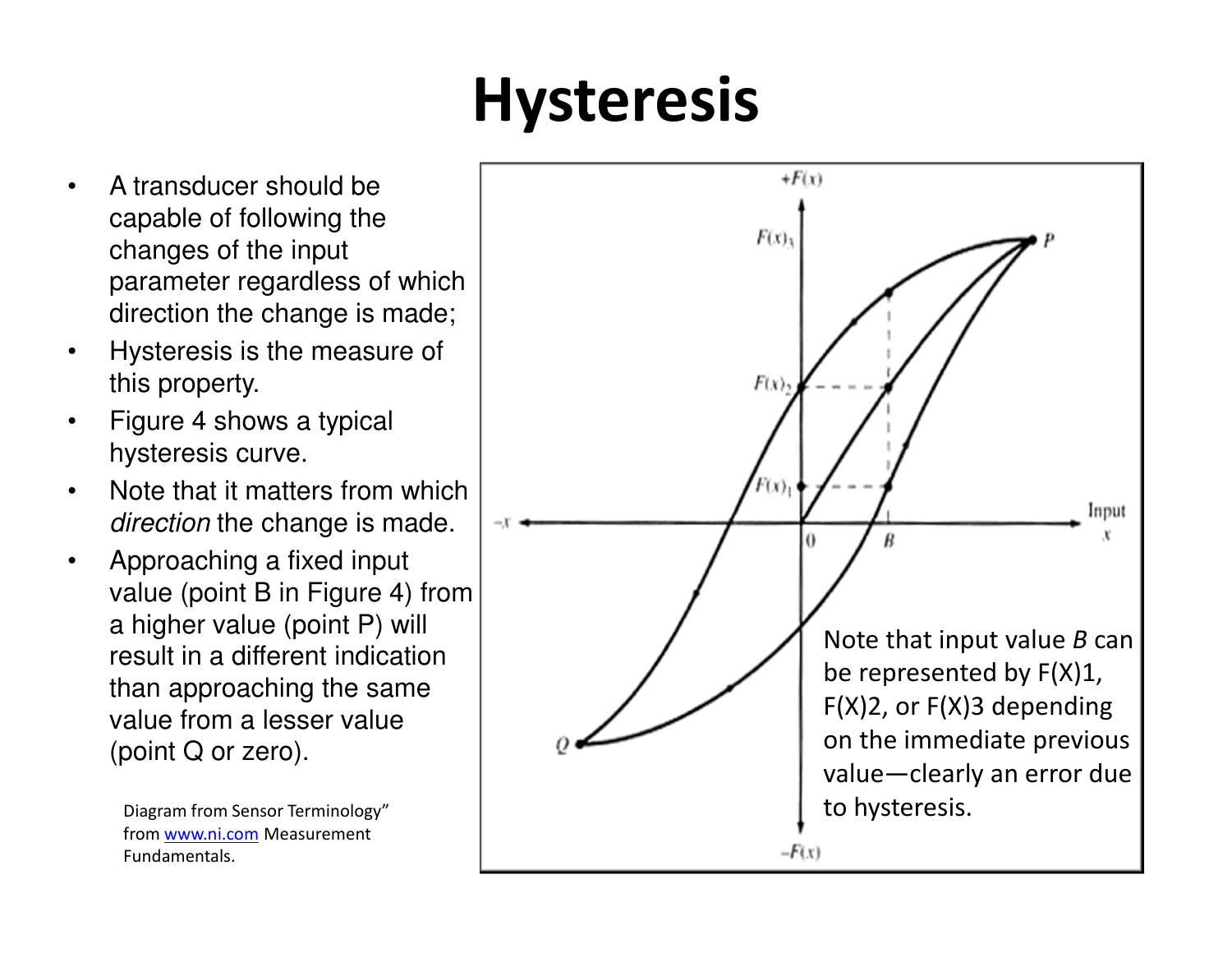# **Response Time**

- Sensors do not change output state immediately when an input parameter change occurs.
- $\bullet$  Rather, it will change to the new state over a period of time, called the response time.
- The response time can be defined as the *time required for a sensor output to change from its previous state to a final settled value within a tolerance band of the correct new value.*
- Separating the response time of the sensor from the response time of the system is a critical issue
- $\bullet$  In general sensors should be selected to have a much faster response than the system being measured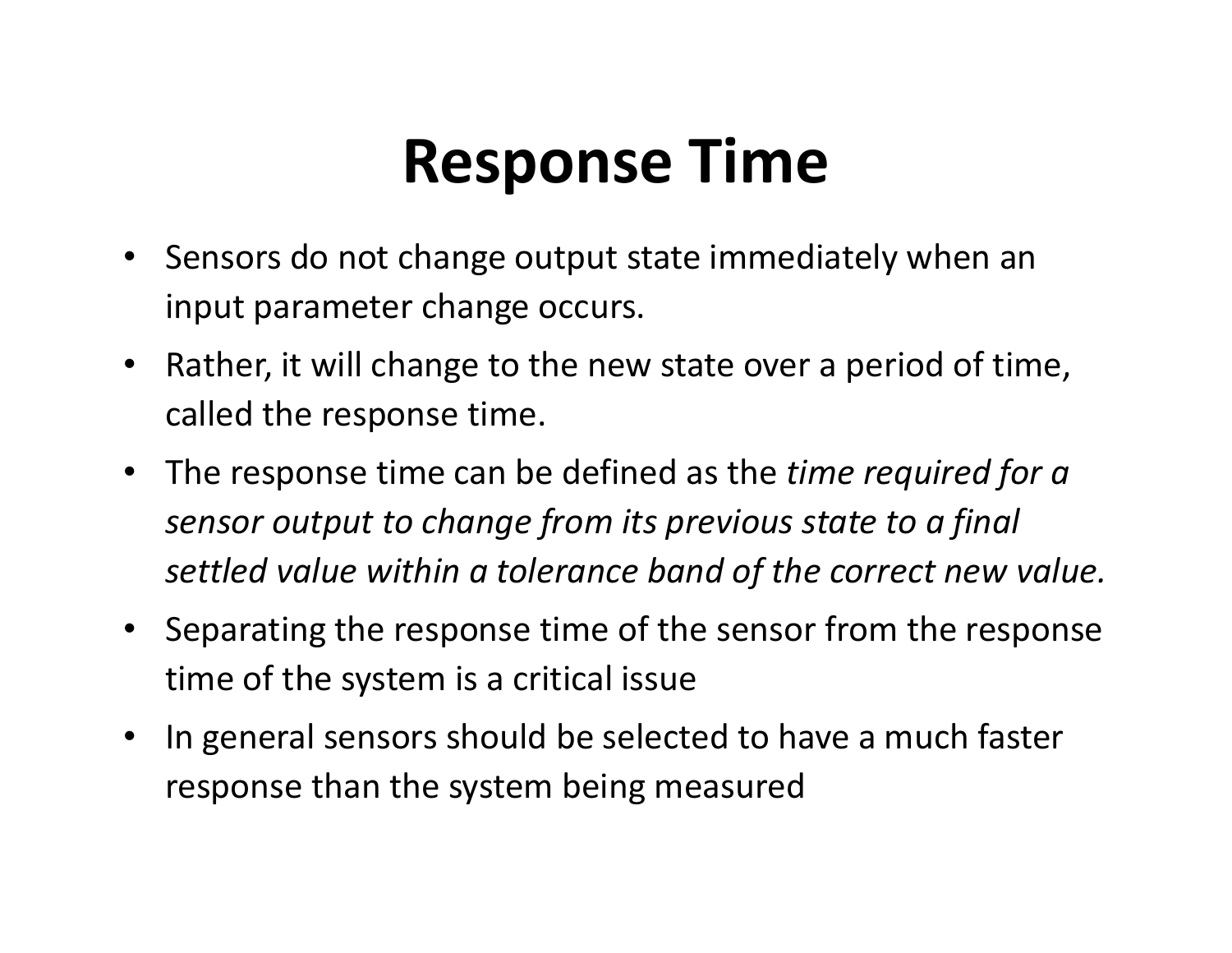# **Response Time - Examples**

 $\bullet$  The curves below show two types of response time. In Figure a the curve represents the response time following an abrupt positive going stepfunction change of the input parameter. The form shown in Figure b is a decay time (Td to distinguish from Tr, for they are not always the same) in response to a negative going step-function change of the input parameter.

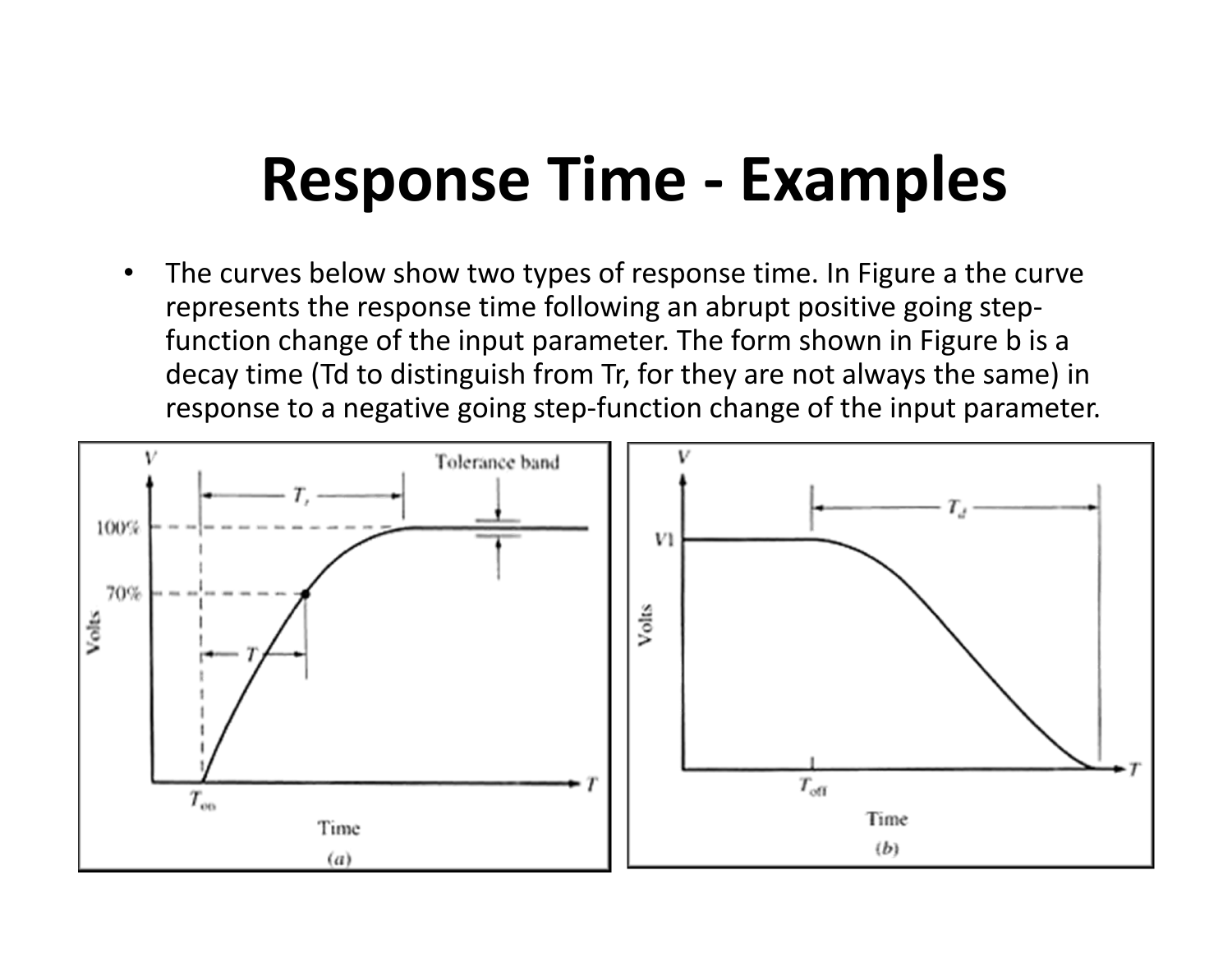# **Real Time**

- • "Real Time Systems are defined as those systems in which the correctness of the system depends not only on the logical results of the computation, but also on the time at which the results are produced"
- •Many data acquisition systems are real-time systems
- • If you can afford to run it again and capture exactly the same conditions and results (not just similar), it is not real time